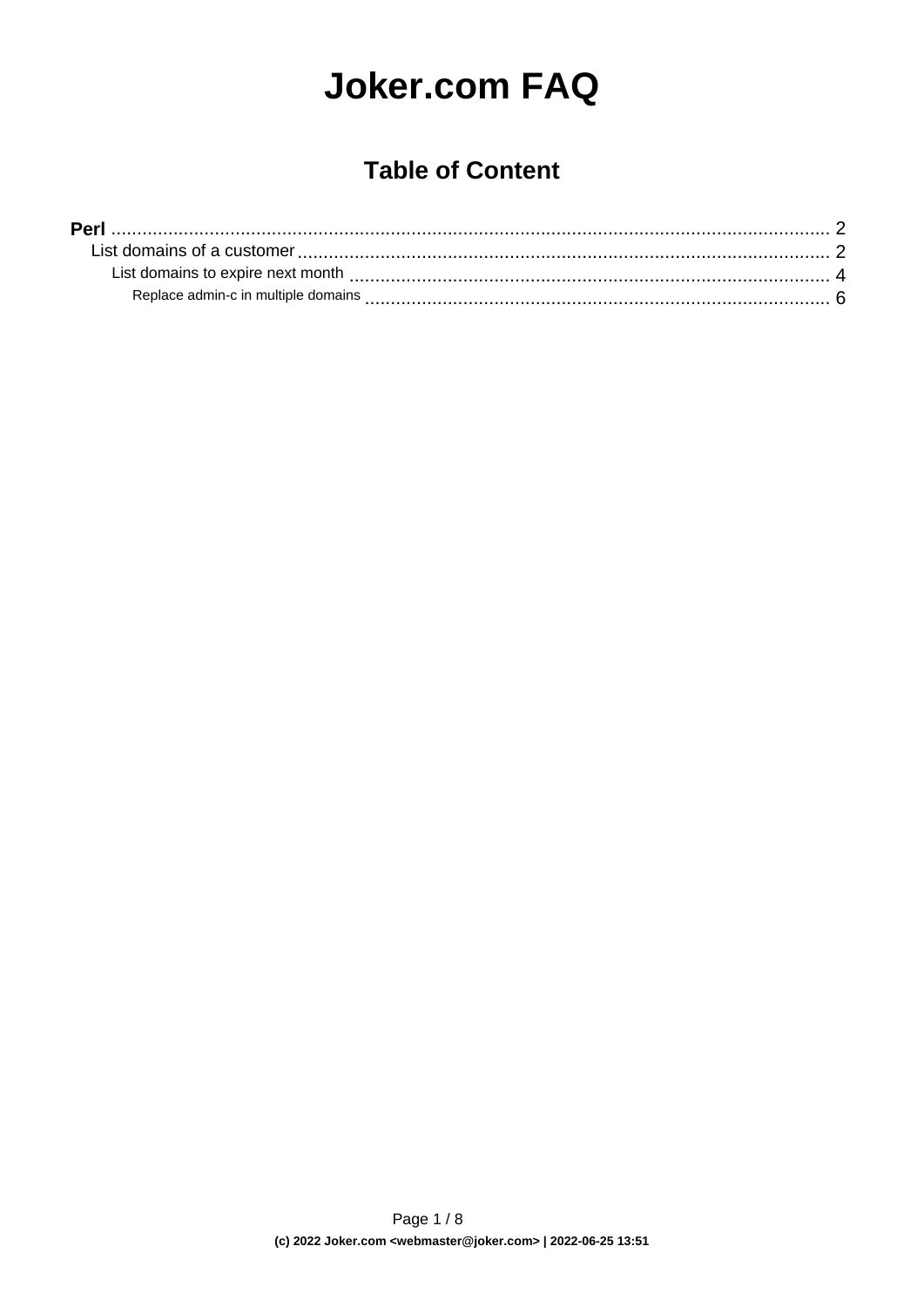#### **List domains of a customer**

```
#!/usr/bin/perl
use LWP::UserAgent;
use Data::Dumper;
my $dmapiURL = "https://dmapi.joker.com/request";
my $ua = LWP::UserAgent-> new;
my $req = HTTP::Request->
new(GET => $dmapiURL.'/login?username='.shift().'&password='.shift());
my $res = $ua-> request($req);
unless ($res-> is_success) {
print "Failed: ", $res-> status_line, "n";
exit -1;
}
my $auth=$res-> as_string;
my $output;
if (Sauth = \sim /Author-Sid:s^*(w+)/ms) {
$req=HTTP::Request-> new(GET => $dmapiURL.'/query-domain-list?auth-sid='.$1);
$res = $ua->request($req);if ($res-> is {}success) {
$output=$res-> content;
}
 else{
print "Failed: ", $res-> status_line, "n";
exit -2;
}
}
else {
print "Failed: Got no auth-id from DMAPI:n";
print $res-> content;
exit -3;
}
my @lines=split ("n",$output);
my $month=now + ("2M");
```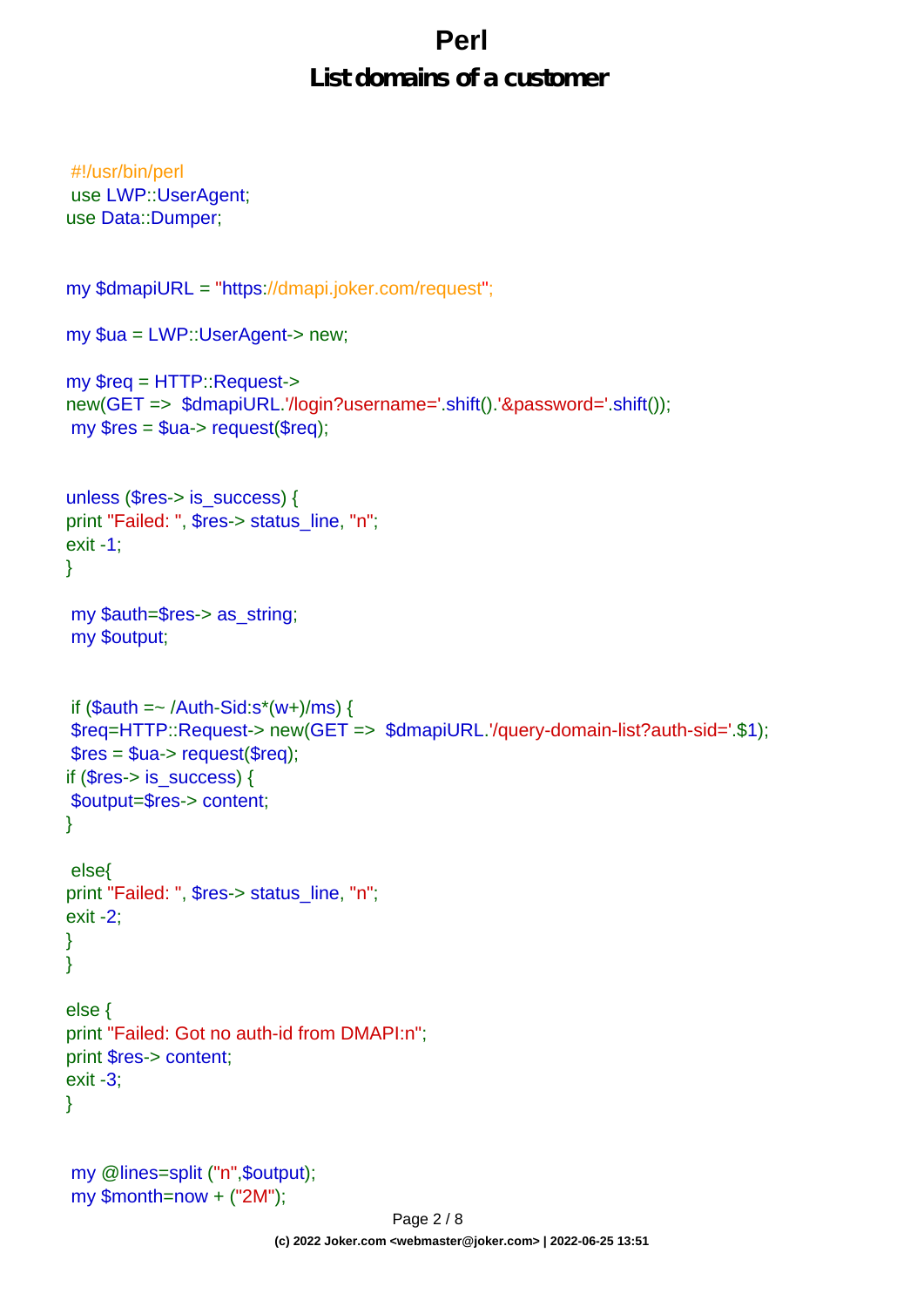my %list;

```
my $p=0;
for my $line(@lines) {
#Skip first line
next unless $p or $line =~ /^s*$/;
unless ($p) { $p=1; next};
my ($fqdn,$exp)=split ("[ t]+",$line);
$list{$fqdn}=$exp;
}
```

```
for (sort keys %list) {
print "$_n";
}
```
Keywords: DMAPI, examples, code, perl

Last update: 2016-01-13 16:59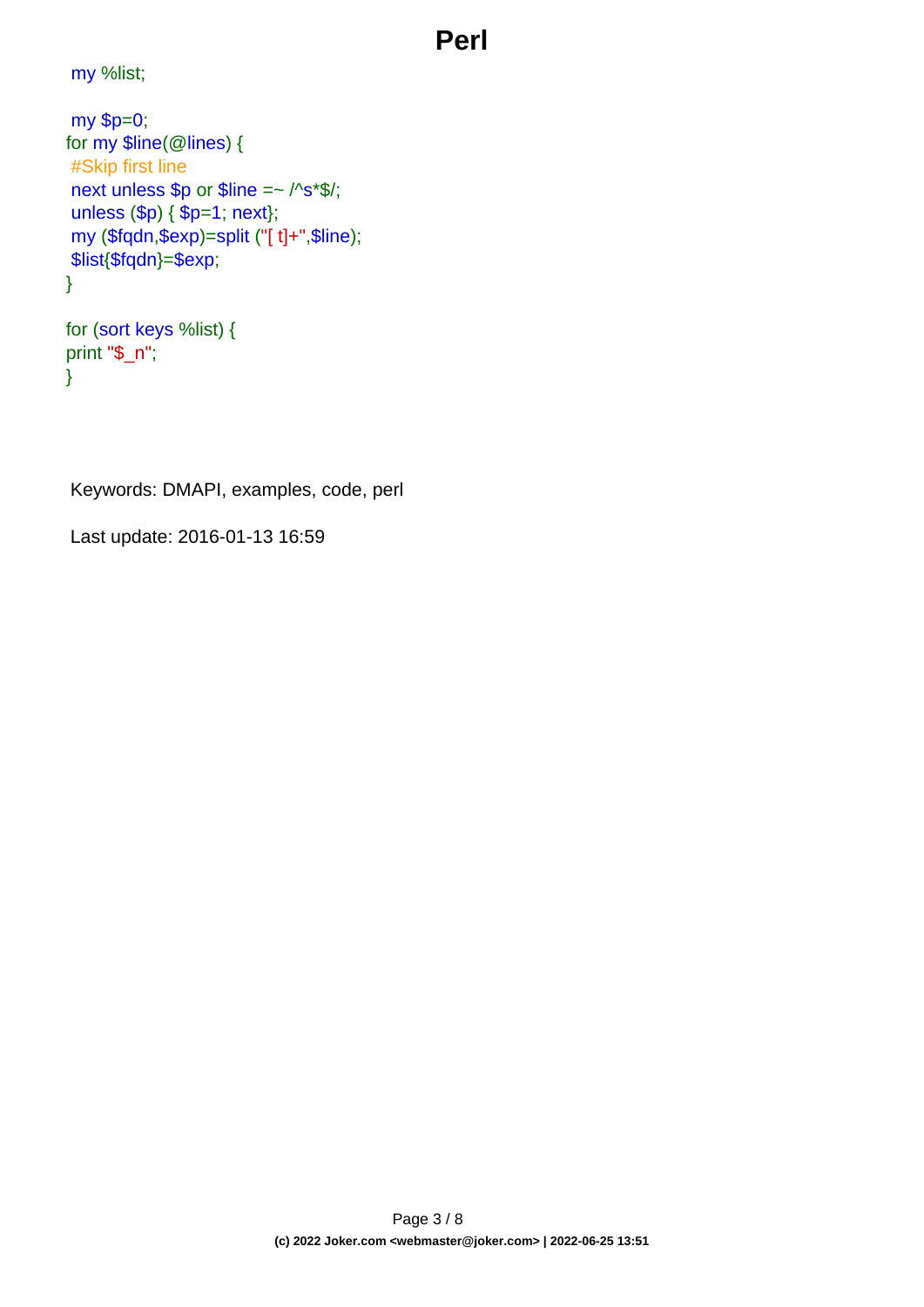## **Perl List domains to expire next month**

#### <span id="page-3-0"></span>**Needs:**

```
Class::Date and Date::Parse from CPAN!
```

```
#!/usr/bin/perl
```

```
use LWP::UserAgent;
use Data::Dumper;
use Class::Date qw(:errors date localdate gmdate now -DateParse);
my $dmapiURL = "https://dmapi.joker.com/request";
my $ua = LWP::UserAgent-> new;
my $req = HTTP::Request->
new(GET => $dmapiURL. '/login?username='.shift().'&password='.shift());
my Sres = Sua - z request(Sreq);
unless ($res-> is_success) {
print "Failed: ", $res-> status_line, "n";
exit -1;
}
my $auth=$res-> as_string;
my $output;
if $auth = \sim /Auth-Sid:s^*(w+)/ms) {
$req=HTTP::Request-> new(GET => $dmapiURL. '/query-domain-list?auth-sid='.$1);
$res = $ua->request($rea): if ($res-> is_success) {
$output=$res-> content;
}
else {
print "Failed: ", $res-> status_line, "n";
exit -2;
}
}
else {
print "Failed: Got no auth-id from DMAPI:n";
print $res-> content;
exit -3;
}
```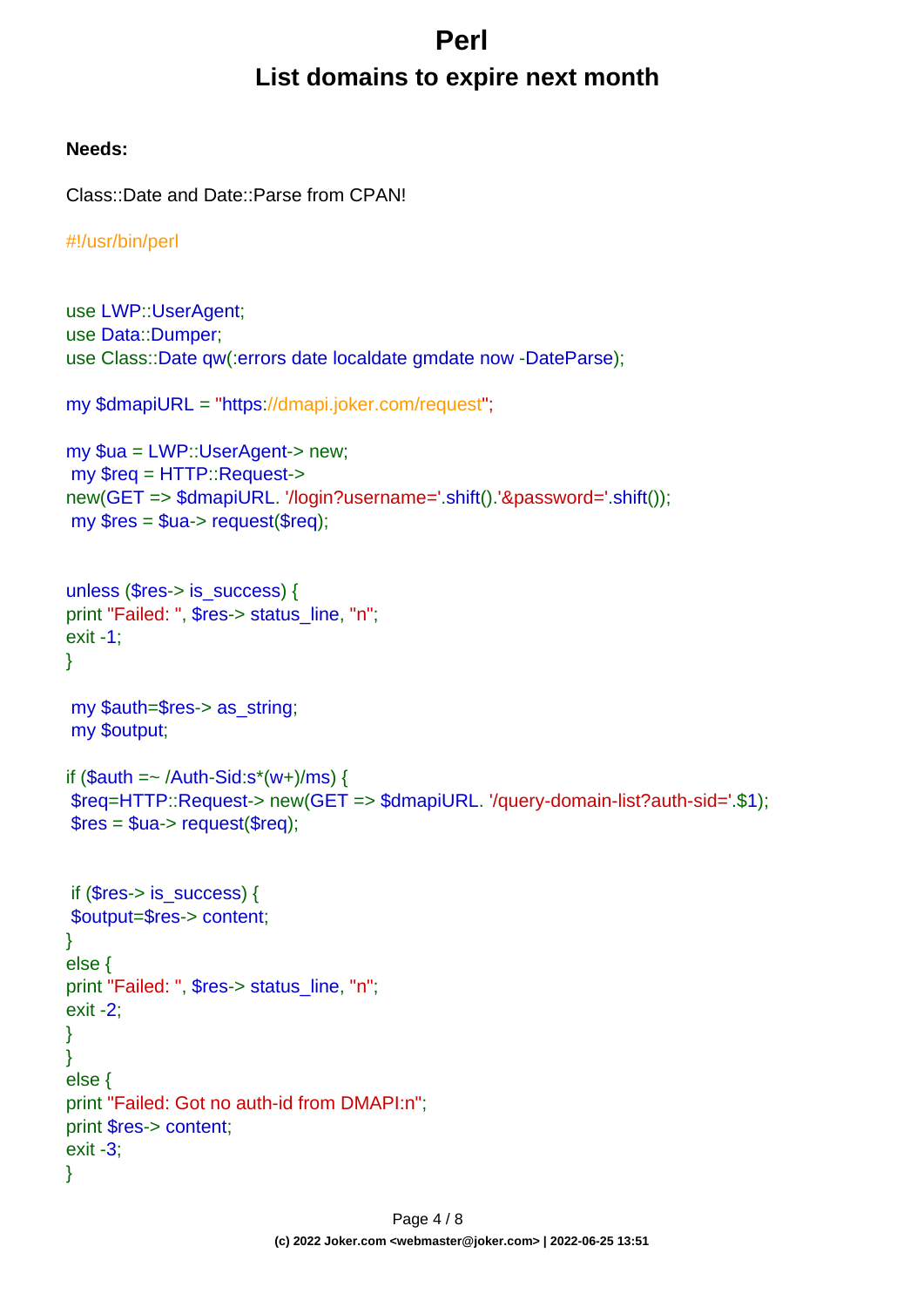```
my @lines=split ("n",$output);
my $month=now + ("2M");
my %list;
my $p=0;
for my $line(@lines) {
#Skip first line
next unless $p or $line =~ /^s*$/;
unless ($p) { $p=1; next};
my ($fqdn,$exp)=split ("[ t]+",$line);
next unless localdate($exp) < $month;
$list{$fqdn}=$exp;
}
for ( map \{\$<sub>-</sub>>[0]\}sort {
a > [1] < \Rightarrow $b-> [1]
||
$a-> [2] cmp $b-> [2]
}
map {[$_, localdate $list{$_},$_]}
keys %list ) {
print "$_:".$list{$_}."n";
}
```
Keywords: list domains expire

Last update: 2012-09-27 15:45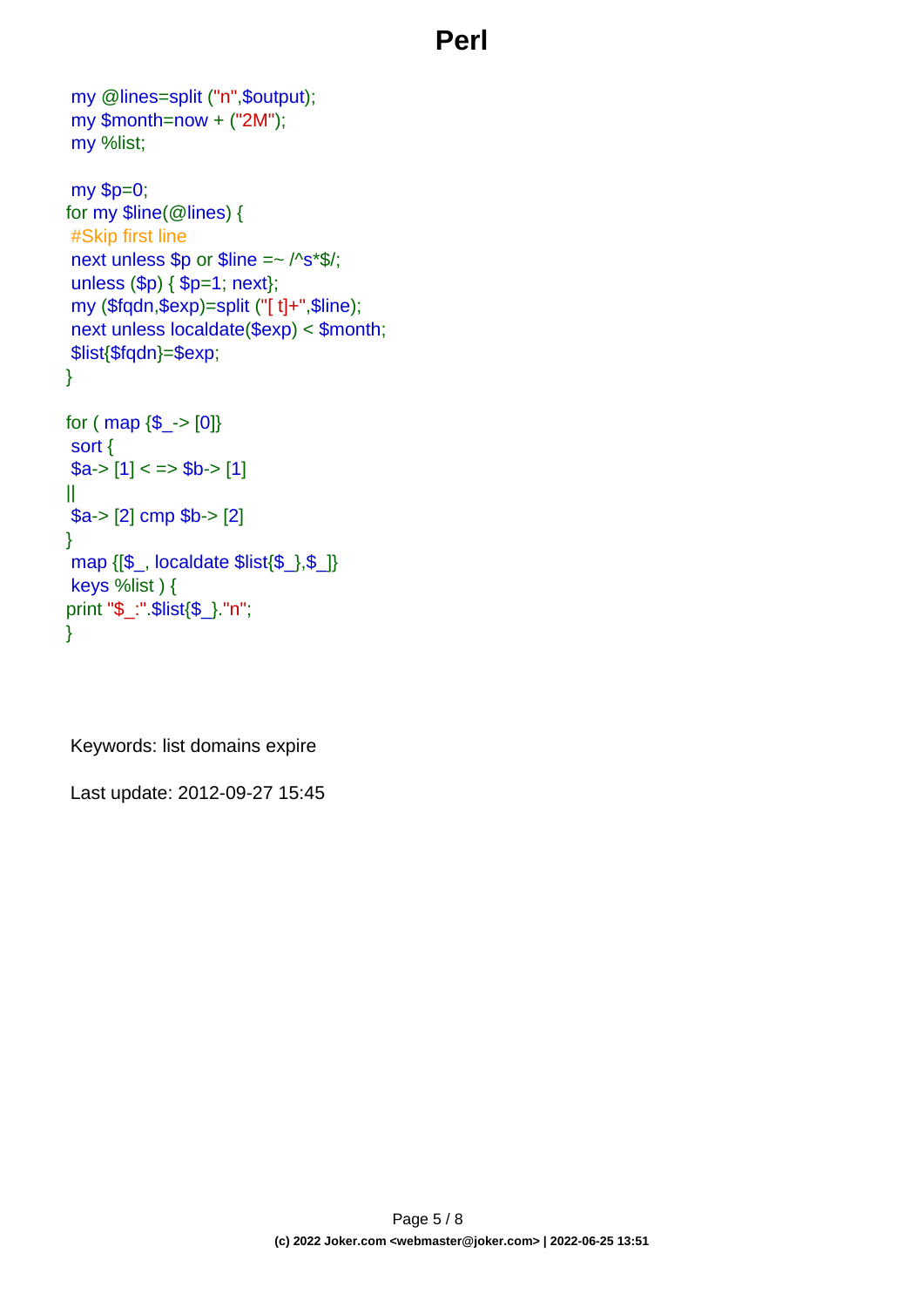## <span id="page-5-0"></span>**Perl Replace admin-c in multiple domains**

```
#
# replace admin-c in multiple domains
#
#!/usr/bin/perl
use LWP::UserAgent;
use Data::Dumper;
my $ua = LWP::UserAgent->new;
my $req = HTTP::Request->new(GET => 'https://dmapi.joker.com/request/l
ogin?username='.shift().'&password='.shift());
my $res = $ua->request($req);
#--Admin-C :
my %ADMIN = ( de =>'CODE-12345' , org => 'CORG-12345', com => 'CCOM-12
345', 'eu' => 'c12345' );
unless ($res->is_success) {
  print "Failed: ", $res->status_line, "\n";
  exit -1;
}
my $auth=$res->as_string;
my $output;
if ($auth =~ /Auth-Sid:\s*([a-z0-9]+)/m) {
Sauth = S1;} else {
 print "Failed: Got no auth-id from DMAPI:\n";
   print $res->content;
  exit -3;
}
while ( <DATA> ) {
   chomp;
  my $fqdn = $;
   ## for 3rd level domains this must be changed!
  my ( $sld, $tld ) = split ( /\backslash . / , $fqdn );
  my $admin = $ADMIN{ $tld };
$req=HTTP::Request->new(GET => 'https://dmapi.joker.com/request/domain-
modify?domain='.$fqdn.'&admin-c='.$admin.'&auth-sid='.$auth);
$res = $ua->request ($req); if ($res->is_success) {
$output=$res->content;
      print $output;
   } else {
      print "Failed: ", $res->status_line, "\n";
     exit -2i }
                              Page 6 / 8
```
**(c) 2022 Joker.com <webmaster@joker.com> | 2022-06-25 13:51**